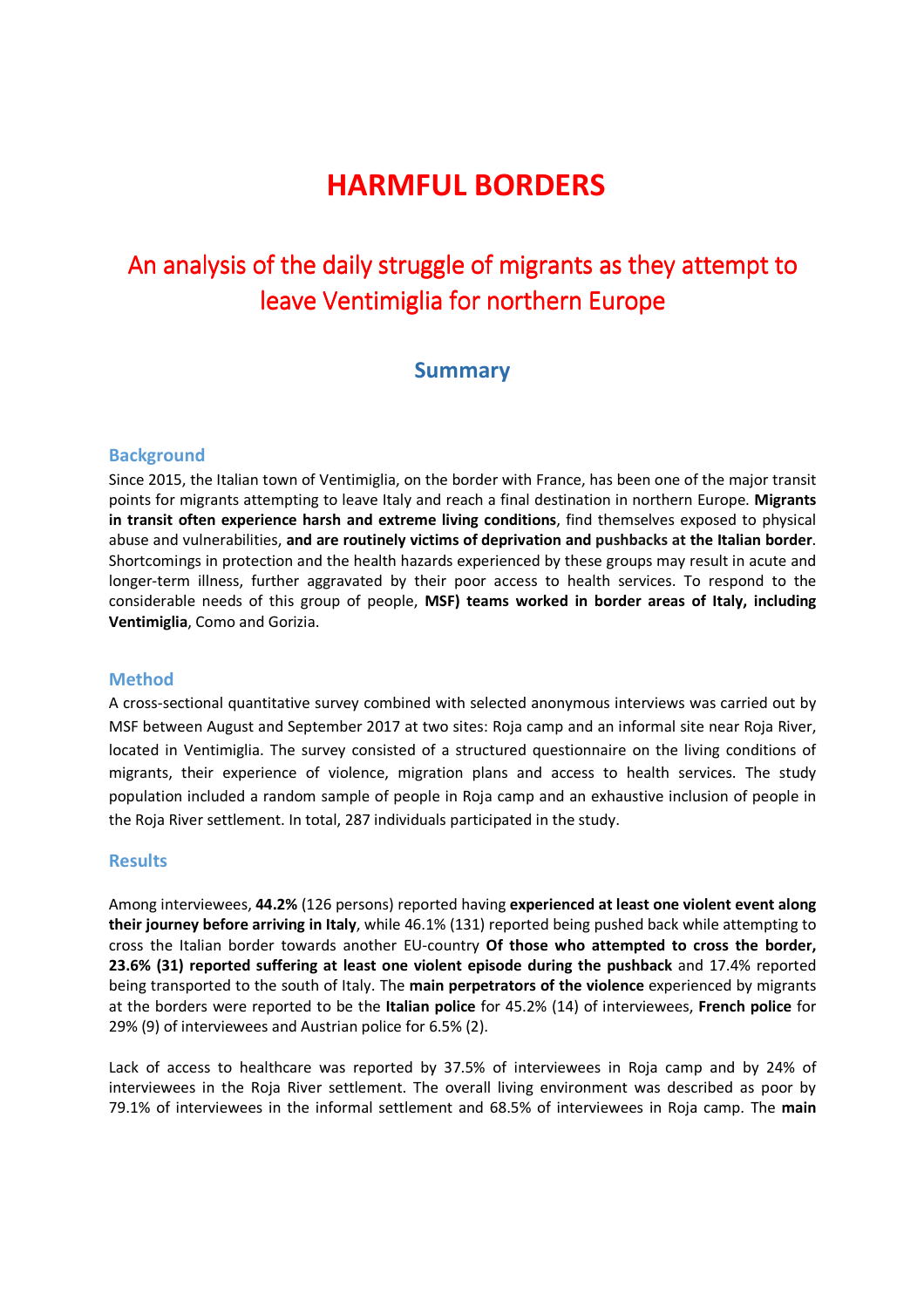**reasons of concern in both sites were the lack of general hygiene (27%)**, the quality of food (12.2%), lack of space and outdoor sleeping (6.3%) and the lack of privacy and isolation from the city (3.4%).

#### **Conclusions and Recommendations**

The survey indicates that migrants experience a significant level of violence during their journeys and in their attempts to cross borders within Europe. The progressive closure of Italy's northern borders and the containment measures in place, combined with the use of force by state authorities, have exposed migrants in transit through Italy to adverse medical and humanitarian consequences. The report also documents the use of violence against migrants, both during the journey and at the Italian border, and highlights the inadequacy of reception and protection responses, which exacerbate people's vulnerabilities and condemn them to live in unacceptable conditions.

All of these findings are the **medical and humanitarian consequences of short-sighted migration policies**, which leave migrants who wish to reach other destinations with virtually no option but to resort to dangerous solutions in their search for protection and more dignified lives.

Regardless of their status, women, minors, victims of trafficking and other vulnerable migrants in transit should be entitled to receive protection and services tailored to their needs. Instead, all that is available to them are sketchy initiatives from civil society groups and short-term institutional responses.

The **'bottleneck' created in Ventimiglia is causing unnecessary suffering** among migrants attempting to continue their journeys. It is yet another instance of migration policies that privilege containment and continue to fail the vulnerable and the destitute.

Under these circumstances, **MSF asks European member states to:**

- **Prevent and condemn the use of violence** during pushbacks at borders and forced transfers, as it puts people's health at risk and exacerbates existing medical conditions and vulnerabilities;
- **Enhance the provision of safe and legal migratory channels**, making wider use and improving accessibility of existing legal entry schemes and procedures, such as family reunification, humanitarian visas, resettlements and relocations;
- **Prevent collective expulsions** and implement measures to assess the individual situations of migrants in transit.

#### **MSF asks Italian authorities i.a. that:**

- **The Ministry of Interior ensure that all over the Italian territory migrants are treated in a humane and dignified manner,** no matter their legal status, **and ensure that migrants in transit**  who are victims of violence and physical abuse are **referred to appropriate services,** including medical and psychological services;
- **The local Health Authorities guarantee access to healthcare** to all migrants in transit and provide them with the STP code if they do not have a residence permit and are therefore not registered with the national health system;